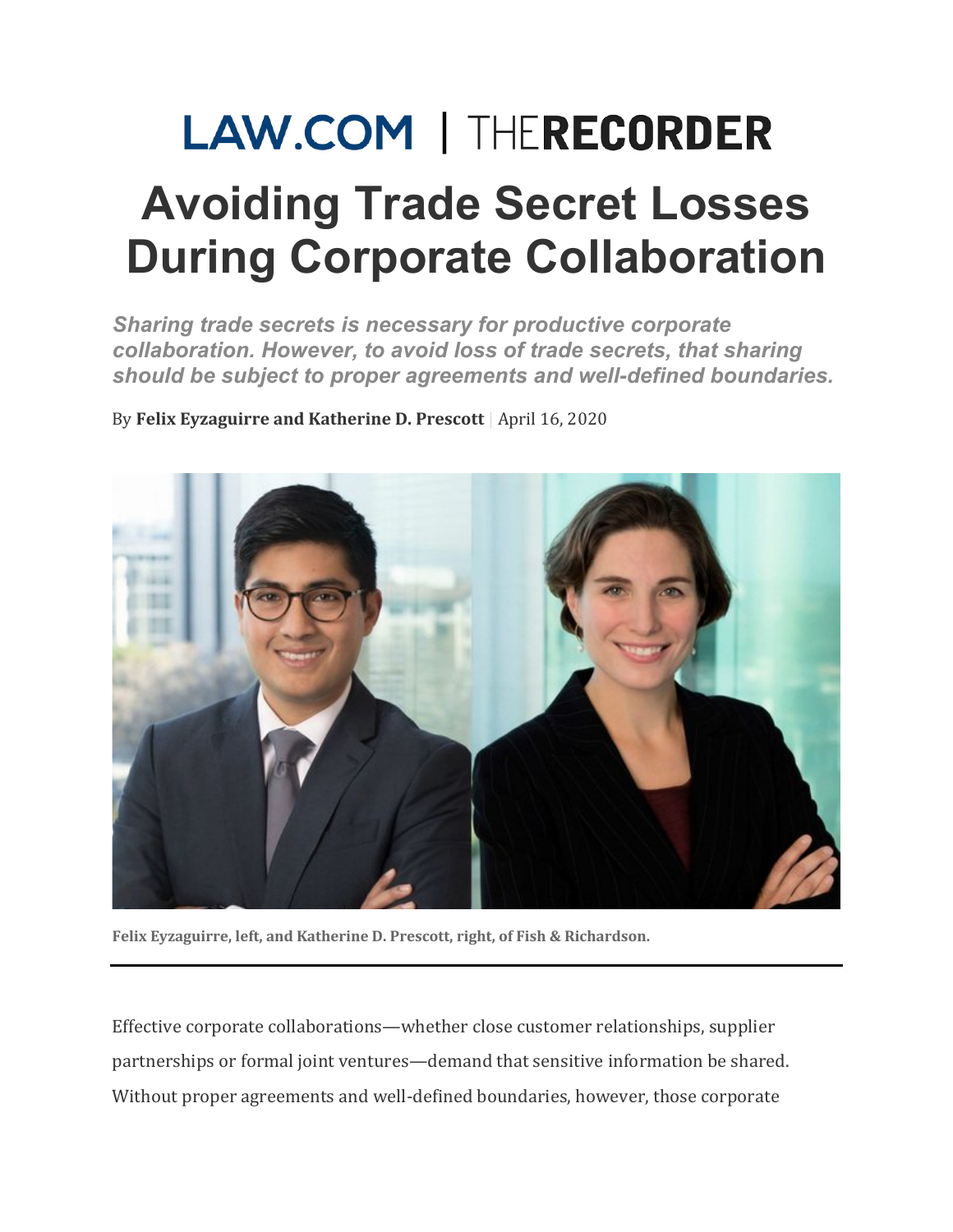collaborations can lead to loss of trade secret protection and entangle the parties in litigation.

## **Protect Trade Secrets Through Controlled Sharing Subject to Confidentiality Agreements**

Generally, to be a trade secret, information must: (1) be secret, not generally known or readily ascertainable;  $(2)$  have value arising from the fact that it is secret; and  $(3)$  have been subject to reasonable steps to ensure that it remains secret. Therefore, when trade secret information is shared outside a company, including with customers, appropriate safeguards must be put in place to maintain that information as a trade secret. As the cases discussed below illustrate, it is fundamental that there be a well-scoped confidentiality agreement or non-disclosure agreement (NDA) in place before trade secrets are shared with collaborators and potential collaborators.

In *Madison Oslin v. Interstate Res.,* No. MJG-12-3041, 2015 U.S. Dist. LEXIS 37587 (D. Md. Mar. 25, 2015), the court found the alleged trade secrets were not trade secrets in part because they had been shared with prospective and current customers without the protection of a confidentiality agreement. Similarly, in *Prostar Wireless Group v. Domino's Pizza,* 360 F. Supp. 3d 994 (N.D. Cal. 2018), the court found that the alleged trade secrets relating to the architecture of Prostar's pizza delivery tracking system were not secret, where Prostar had shared conceptual design overviews and technical specifications for its system with pizza and IT companies without nondisclosure agreements in place.

In *Broker Genius v. Zalta*, 280 F. Supp. 3d 495 (S.D.N.Y. 2017), Broker Genius did take some steps to safeguard the alleged trade secrets reflected in its software before sharing that software with its long-term customers. Broker Genius required them to sign a Services Agreement acknowledging that "source code and underlying structure and algorithms of the Software are the property and proprietary trade secrets of BROKER GENIUS or its licensors." However, the narrowness of this trade secret identification undercut Broker Genius' broader claim in litigation that the software's architecture, user interface and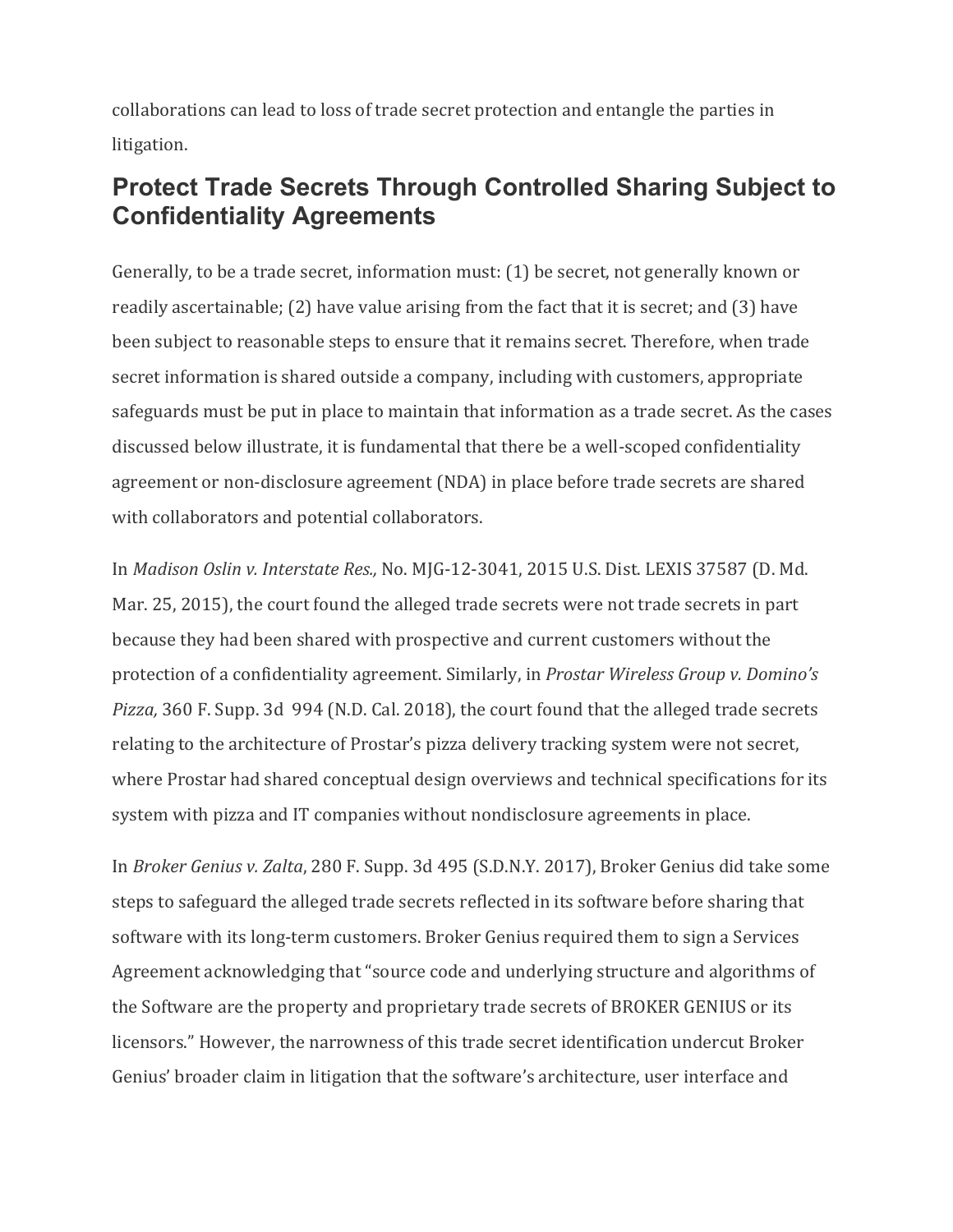scalability solution all were trade secrets. More problematic and, ultimately, fatal to Broker Genius' trade secret claims, however, was that Broker Genius failed to consistently require all customers to sign the same agreement. Some customers had only signed a Terms of Use, which did not include a trade secret acknowledgment or confidentiality provision. To effectively protect trade secrets, disclosure must always be subject to a confidentiality agreement.

Additionally, to serve their intended purpose, confidentiality agreements should be made *before* trade secret disclosures begin. In *Smart & Assocs. v. Indep. Liquor (NZ) Ltd.*, 226 F. Supp. 3d 828 (W.D. Ky. 2016), the plaintiff sued for trade secret misappropriation, alleging that the defendants acted under the "guise" of evaluating a potential joint venture to access the plaintiff's alleged trade secrets. Those alleged trade secrets included "financial" records such as cash on hand, accounts receivable and payable, price structures for customers, sales history of [various] products, and special incentive plans given by [plaintiff] to its preferred customers." The court granted summary judgment to the defendants because the plaintiff had shared this information with defendants *before* entering into the confidentiality agreement that governed its subsequent disclosure of even more detailed financial information.

## **Minimize Disputes Through Prompt Formalization of Collaborative Relationships**

Lack of clarity and a difference in expectations can make for a slippery slope toward trade secret disputes. Formalizing the nature of collaborative efforts early and in writing helps protect both the party sharing trade secrets and the party receiving them.

In *Madison*, although the court found otherwise, the plaintiff believed the parties had verbally agreed to form a joint venture relating to corrugated box coatings, and shared information accordingly. The plaintiff allowed the defendant's representatives to tour its facility. The plaintiff also conducted two production trials for the defendant's customers. When the defendant, rather than partner with plaintiff, independently produced its own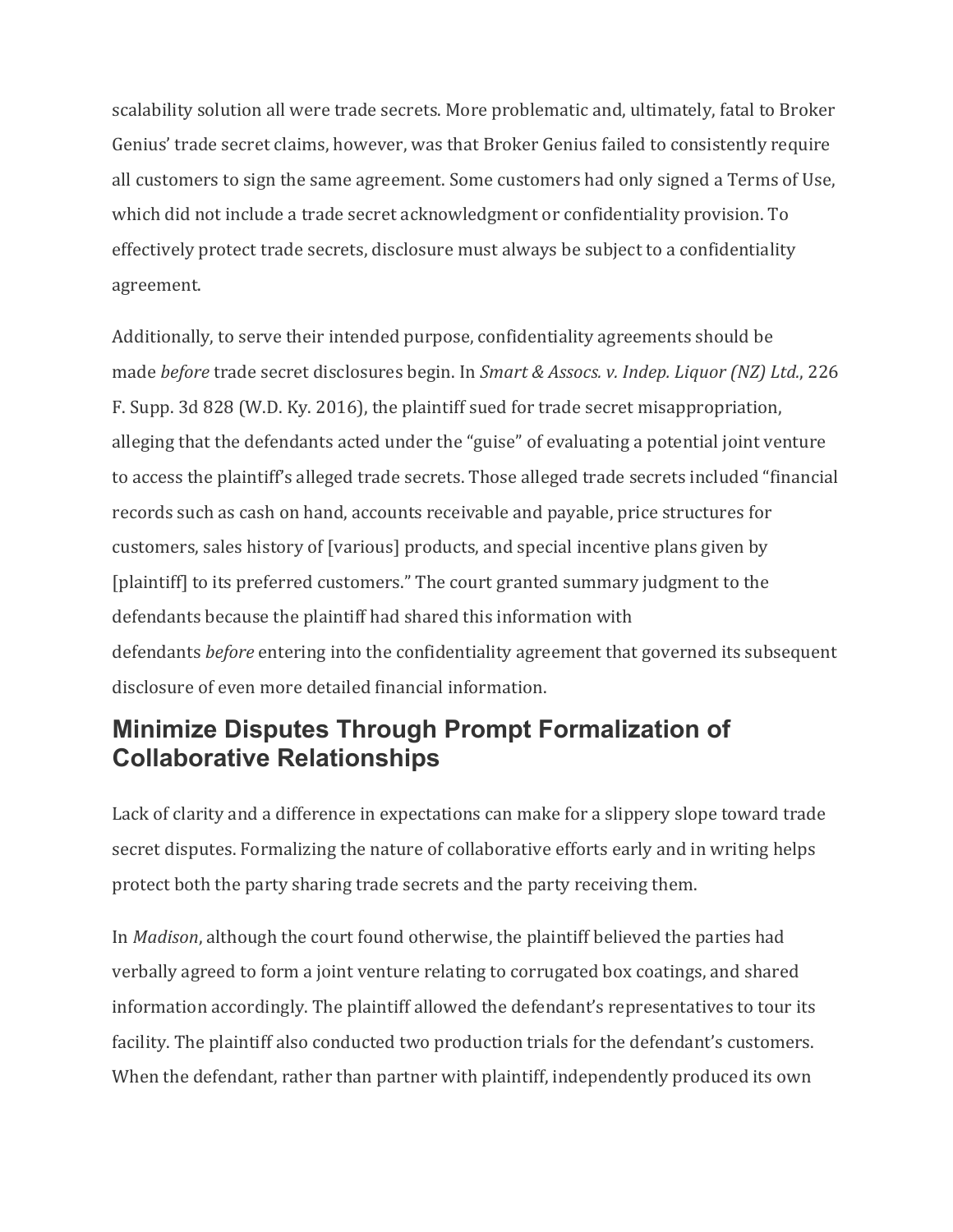wax-alternative recyclable box, the plaintiff brought a trade secret misappropriation claim. This dispute may have been avoided if the parties had formalized their expectations (or lack thereof) earlier and in writing.

Similarly, in *Prostar*, without a written collaboration agreement, Prostar invested close to three years working with Domino's Pizza and shared alleged trade secrets under the belief that if its "effort proved fruitful in developing and integrating [its pizza delivery tracking system] into [Domino's existing support] system, [Prostar's] solution would be made available to Domino's franchisees for a monthly fee." While, at times, Domino's Pizza expressed "excitement" and "full support" of the collaboration, on at least two separate occasions Domino's Pizza declined to sign agreements that would bind it to using Prostar's system. Prostar should have tailored its disclosures to, and efforts with, Domino's Pizza accordingly.

## **Separate Those With Access to External Trade Secrets From Those Working on Competing Internal Projects**

When companies collaborate, it is rarely necessary that all employees of the company receiving external trade secrets have access to them. Rather, disclosures should be limited to those who need to know the information. Imposing such restrictions is particularly important when the receiving company is both exploring an external partnership while simultaneously developing an internal competing solution. Separating those involved in the collaborative effort (and privy to external trade secrets) from those working on the internal effort can decrease the risk of litigation.

In *Edifecs Inc. v. TIBCO Software,* 756 F. Supp. 2d 1313 (W.D. Wash. 2010), although the court dismissed the plaintiff's trade secret misappropriation claims, they were explicitly premised on the defendant not segregating employees who had received the plaintiff's proprietary software code under a licensing agreement from other employees who had joined the defendant when it acquired the plaintiff's chief competitor.